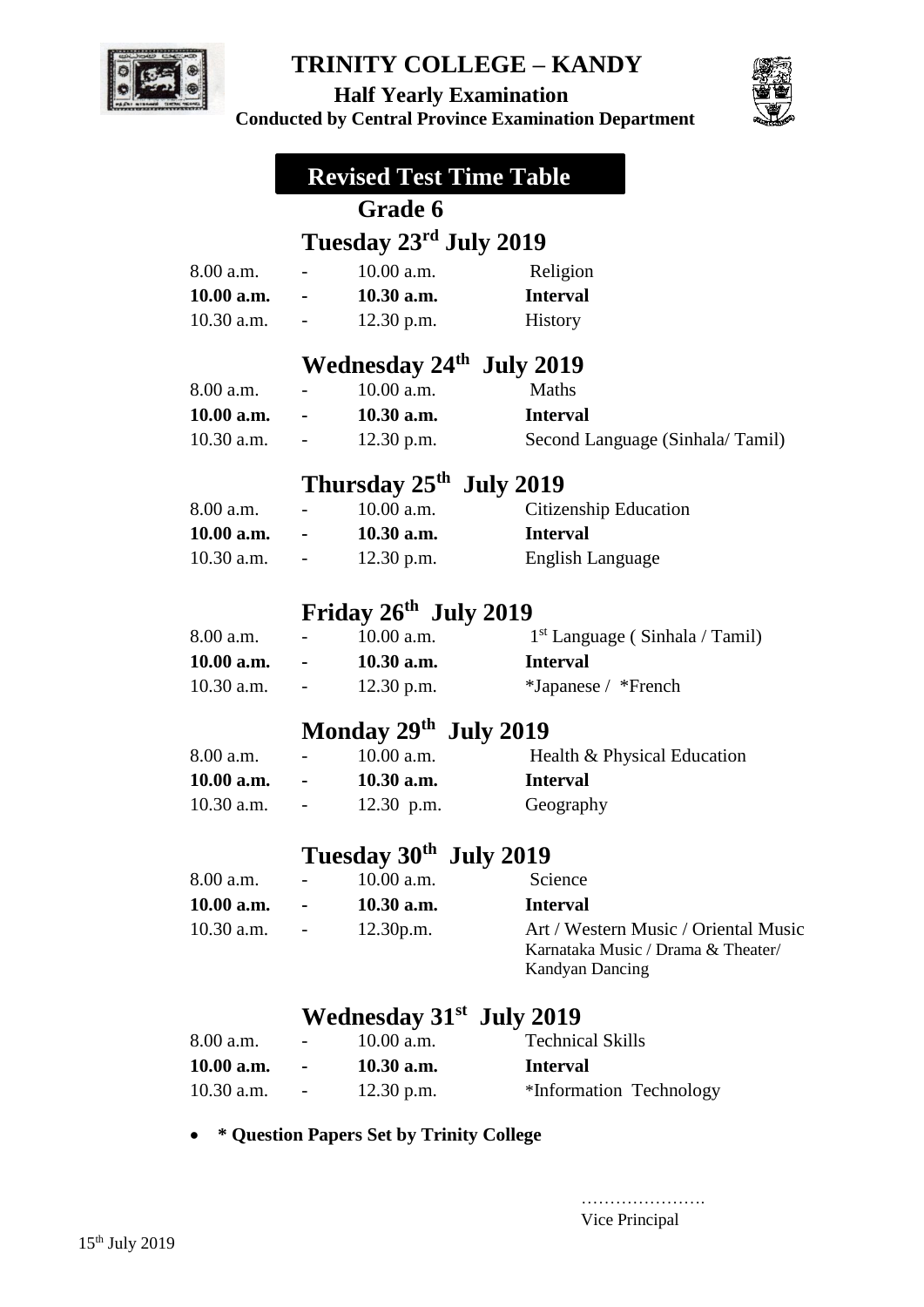



**Half Yearly Examination Conducted by Central Province Examination Department**

**Revised Test Time Table**

|                          | <b>Grade 7</b>                                         |                                                                                                                                                                                                                                                           |
|--------------------------|--------------------------------------------------------|-----------------------------------------------------------------------------------------------------------------------------------------------------------------------------------------------------------------------------------------------------------|
|                          |                                                        |                                                                                                                                                                                                                                                           |
|                          | 10.00 a.m.                                             | Religion                                                                                                                                                                                                                                                  |
|                          | 10.30 a.m.                                             | <b>Interval</b>                                                                                                                                                                                                                                           |
|                          | $12.30$ p.m.                                           | Health & Physical Education                                                                                                                                                                                                                               |
|                          |                                                        |                                                                                                                                                                                                                                                           |
|                          | 10.00 a.m.                                             | $1st$ Language (Sinhala / Tamil)                                                                                                                                                                                                                          |
|                          | $10.30$ a.m.                                           | <b>Interval</b>                                                                                                                                                                                                                                           |
| $\blacksquare$           | $12.30$ p.m.                                           | Geography                                                                                                                                                                                                                                                 |
|                          |                                                        |                                                                                                                                                                                                                                                           |
|                          | 10.00 a.m.                                             | Art / Western Music / Oriental Music<br>Karnataka Music / Drama & Theater/<br><b>Kandyan Dancing</b>                                                                                                                                                      |
|                          |                                                        | <b>Interval</b>                                                                                                                                                                                                                                           |
|                          | $120.3$ p.m.                                           | <b>Technical Skills</b>                                                                                                                                                                                                                                   |
|                          |                                                        |                                                                                                                                                                                                                                                           |
|                          | 10.00 a.m.                                             | Citizenship Education                                                                                                                                                                                                                                     |
|                          | $10.30$ a.m.                                           | <b>Interval</b>                                                                                                                                                                                                                                           |
| $\overline{\phantom{a}}$ | $12.30$ p.m.                                           | *Japanese / *French                                                                                                                                                                                                                                       |
|                          |                                                        |                                                                                                                                                                                                                                                           |
|                          | 10.00 a.m.                                             | Science                                                                                                                                                                                                                                                   |
|                          | 10.30 a.m.                                             | <b>Interval</b>                                                                                                                                                                                                                                           |
|                          | 12.30 p.m.                                             | <b>English Language</b>                                                                                                                                                                                                                                   |
|                          |                                                        |                                                                                                                                                                                                                                                           |
|                          | 10.00 a.m.                                             | Maths                                                                                                                                                                                                                                                     |
|                          | 10.30 a.m.                                             | <b>Interval</b>                                                                                                                                                                                                                                           |
|                          | $12.30$ p.m.                                           | Second Language (Sinhala / Tamil)                                                                                                                                                                                                                         |
|                          |                                                        |                                                                                                                                                                                                                                                           |
|                          | 10.00 a.m.                                             | History                                                                                                                                                                                                                                                   |
|                          |                                                        |                                                                                                                                                                                                                                                           |
|                          | 10.30 a.m.                                             | <b>Interval</b>                                                                                                                                                                                                                                           |
|                          | 10.00 a.m.<br>10.00 a.m.<br>$10.30$ a.m.<br>10.00 a.m. | Tuesday 23 <sup>rd</sup> July 2019<br>Wednesday 24 <sup>th</sup> July 2019<br>Thursday $25th$ July 2019<br>$10.30$ a.m.<br>Friday 26th July 2019<br>Monday $29th$ July 2019<br>Tuesday 30 <sup>th</sup> July 2019<br>Wednesday 31 <sup>st</sup> July 2019 |

**\* Question Papers Set by Trinity College** 

…………………. Vice Principal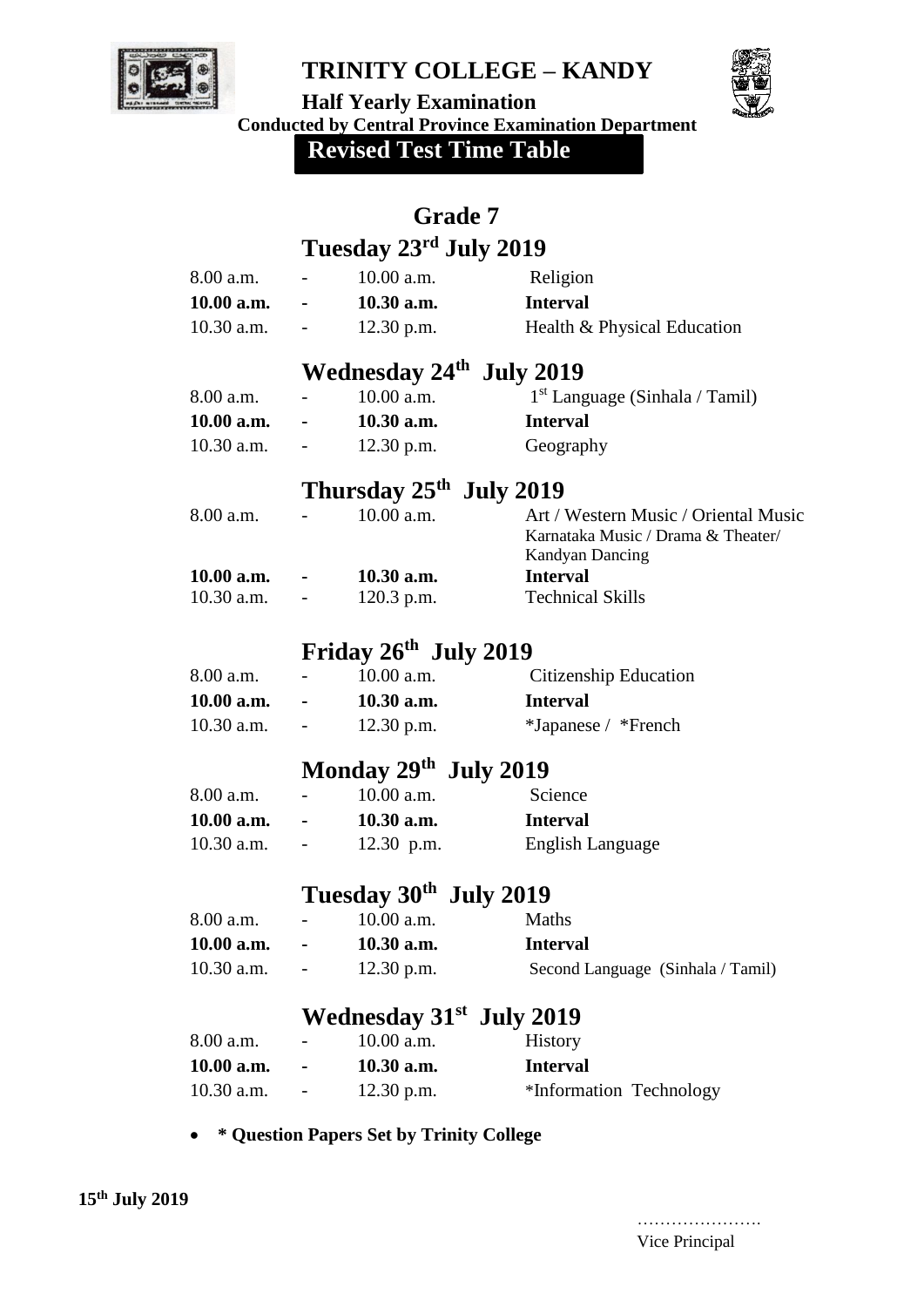

 **Half Yearly Examination** 

**Conducted by Central Province Examination Department** 



# **Revised Test Time Table**

## **Grade 8**

## **Tuesday 23rd July 2019**

| 8.00 a.m.  |                | $10.00$ a.m.                         | Religion                                                                                             |
|------------|----------------|--------------------------------------|------------------------------------------------------------------------------------------------------|
| 10.00 a.m. |                | 10.30 a.m.                           | <b>Interval</b>                                                                                      |
| 10.30 a.m. |                | $12.30$ p.m.                         | Geography                                                                                            |
|            |                | Wednesday 24 <sup>th</sup> July 2019 |                                                                                                      |
| 8.00 a.m.  |                | 10.00 a.m.                           | Science                                                                                              |
| 10.00 a.m. |                | 10.30 a.m.                           | <b>Interval</b>                                                                                      |
| 10.30 a.m. |                | 12.30 p.m.                           | <b>English Language</b>                                                                              |
|            |                | Thursday 25 <sup>th</sup> July 2019  |                                                                                                      |
| 8.00 a.m.  |                | 10.00 a.m.                           | $1st$ Language (Sinhala / Tamil)                                                                     |
| 10.00 a.m. |                | 10.30 a.m.                           | <b>Interval</b>                                                                                      |
| 10.30 a.m. |                | $12.30$ p.m.                         | Second Language (Sinhala / Tamil)                                                                    |
|            |                | Friday 26th July 2019                |                                                                                                      |
| 8.00 a.m.  |                | 10.00 a.m.                           | Art / Western Music / Oriental Music<br>Karnataka Music / Drama & Theater/<br><b>Kandyan Dancing</b> |
| 10.00 a.m. |                | 10.30 a.m.                           | <b>Interval</b>                                                                                      |
| 10.30 a.m. |                | 12.30 p.m.                           | *Information Technology                                                                              |
|            |                | Monday $29th$ July 2019              |                                                                                                      |
| 8.00 a.m.  |                | $10.00$ a.m.                         | Maths                                                                                                |
| 10.00 a.m. | $\blacksquare$ | 10.30 a.m.                           | <b>Interval</b>                                                                                      |
| 10.30 a.m. |                | $12.30$ p.m.                         | History                                                                                              |
|            |                | Tuesday 30 <sup>th</sup> July 2019   |                                                                                                      |
| 8.00 a.m.  |                | 10.00 a.m.                           | Health & Physical Education                                                                          |
| 10.00 a.m. | $\blacksquare$ | 10.30 a.m.                           | <b>Interval</b>                                                                                      |
| 10.30 a.m. |                | $12.30$ p.m.                         | <b>Technical Skills</b>                                                                              |
|            |                | Wednesday 31 <sup>st</sup> July 2019 |                                                                                                      |

| 8.00 a.m.    | $\sim$         | 10.00 a.m.   | Citizenship Education |
|--------------|----------------|--------------|-----------------------|
| 10.00 a.m.   | $\blacksquare$ | $10.30$ a.m. | <b>Interval</b>       |
| $10.30$ a.m. | $\sim$ $-$     | $12.30$ p.m. | *Japanese / *French   |

**\* Question Papers Set by Trinity College** 

Vice Principal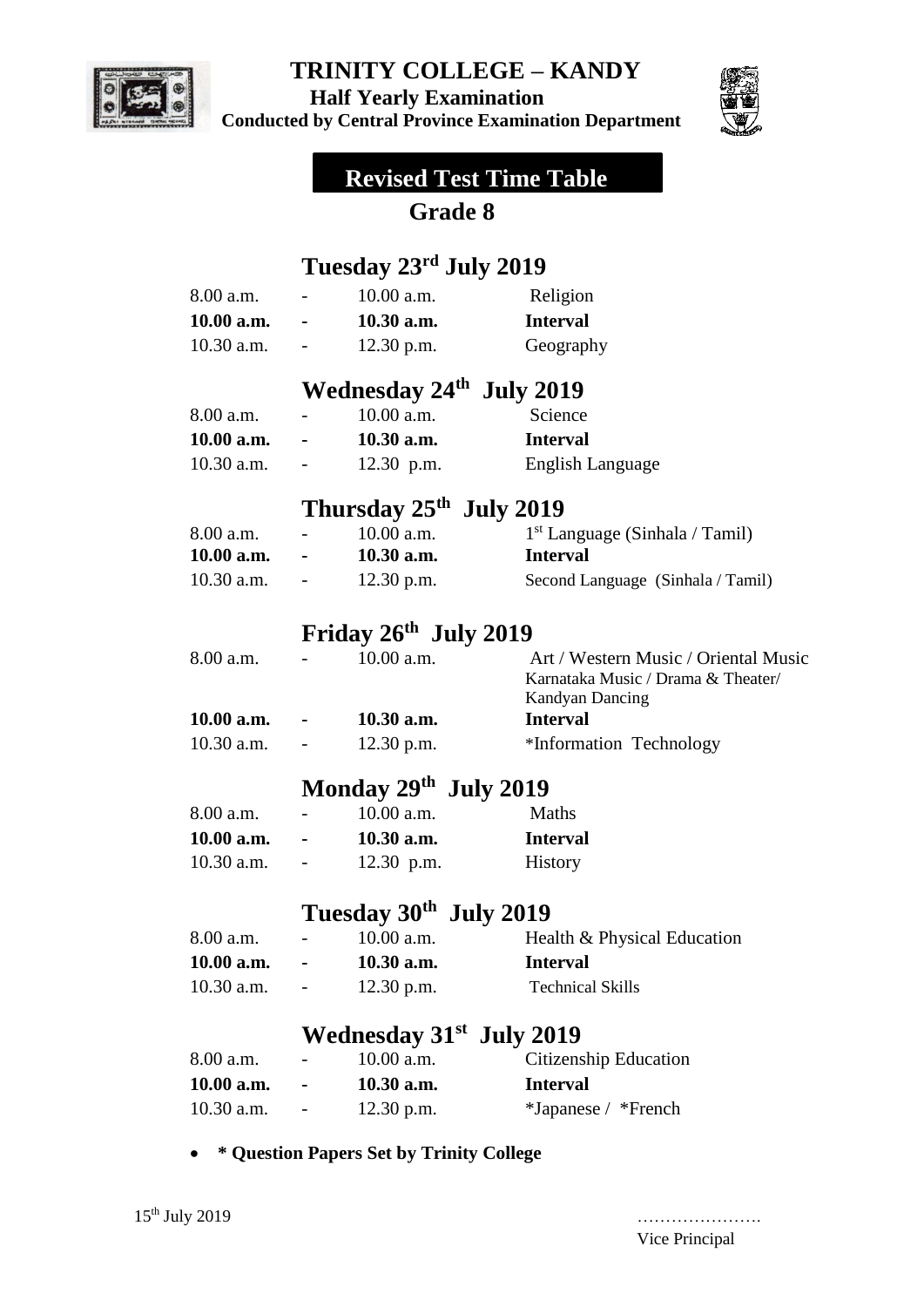

 **Half Yearly Examination** 

**Conducted by Central Province Examination Department** 



 **Revised Test Time Table**

|              |                          | <b>Grade 9</b>                           |                                                                                               |
|--------------|--------------------------|------------------------------------------|-----------------------------------------------------------------------------------------------|
|              |                          | Tuesday 23 <sup>rd</sup> July 2019       |                                                                                               |
| 8.00 a.m.    |                          | $10.00$ a.m.                             | Religion                                                                                      |
| 10.00 a.m.   | <b>All Contracts</b>     | $10.30$ a.m.                             | <b>Interval</b>                                                                               |
| 10.30 a.m.   |                          | 12.30 p.m.                               | Health & Physical Education                                                                   |
|              |                          | Wednesday 24th July 2019                 |                                                                                               |
| 8.00 a.m.    |                          | 10.00 a.m.                               | <b>Technical Skills</b>                                                                       |
| 10.00 a.m.   |                          | $10.30$ a.m.                             | <b>Interval</b>                                                                               |
| 10.30 a.m.   |                          | $12.30$ p.m.                             | History                                                                                       |
|              |                          | Thursday 25 <sup>th</sup> July 2019      |                                                                                               |
| 8.00 a.m.    |                          | 10.00 a.m.                               | Maths                                                                                         |
| 10.00 a.m.   |                          | 10.30 a.m.                               | <b>Interval</b>                                                                               |
| 10.30 a.m.   |                          | $12.30$ p.m.                             | Second Language (Sinhala / Tamil)                                                             |
|              |                          | Friday $26th$ July 2019                  |                                                                                               |
| 8.00 a.m.    |                          | 10.00 a.m.                               | Science                                                                                       |
| 10.00 a.m.   |                          | $10.30$ a.m.                             | <b>Interval</b>                                                                               |
| 10.30 a.m.   |                          | $12.30$ p.m.                             | *Information Technology                                                                       |
|              |                          | Monday $29th$ July 2019                  |                                                                                               |
| 8.00 a.m.    |                          | $10.00$ a.m.                             | Citizenship Education                                                                         |
| 10.00 a.m.   |                          | $10.30$ a.m.                             | <b>Interval</b>                                                                               |
| $10.30$ a.m. |                          | 12.30 p.m.                               | Art / Western Music / Oriental Music<br>Karnataka Music / Drama & Theater/<br>Kandyan Dancing |
|              |                          | Tuesday 30th July 2019                   |                                                                                               |
| 8.00 a.m.    |                          | 10.00 a.m.                               | $1st$ Language (Sinhala / Tamil)                                                              |
| 10.00 a.m.   |                          | 10.30 a.m.                               | <b>Interval</b>                                                                               |
| 10.30 a.m.   | $\overline{\phantom{0}}$ | 12.30 p.m.                               | Geography                                                                                     |
|              |                          | Wednesday 31 <sup>st</sup> July 2019     |                                                                                               |
| 8.00 a.m.    |                          | 10.00 a.m.                               | English Language                                                                              |
| 10.00 a.m.   |                          | 10.30 a.m.                               | <b>Interval</b>                                                                               |
| 10.30 a.m.   |                          | 12.30 p.m.                               | *Japanese / *French                                                                           |
|              |                          | * Ouestion Papers Set by Trinity College |                                                                                               |

**\* Question Papers Set by Trinity College** 

…………………. Vice Principal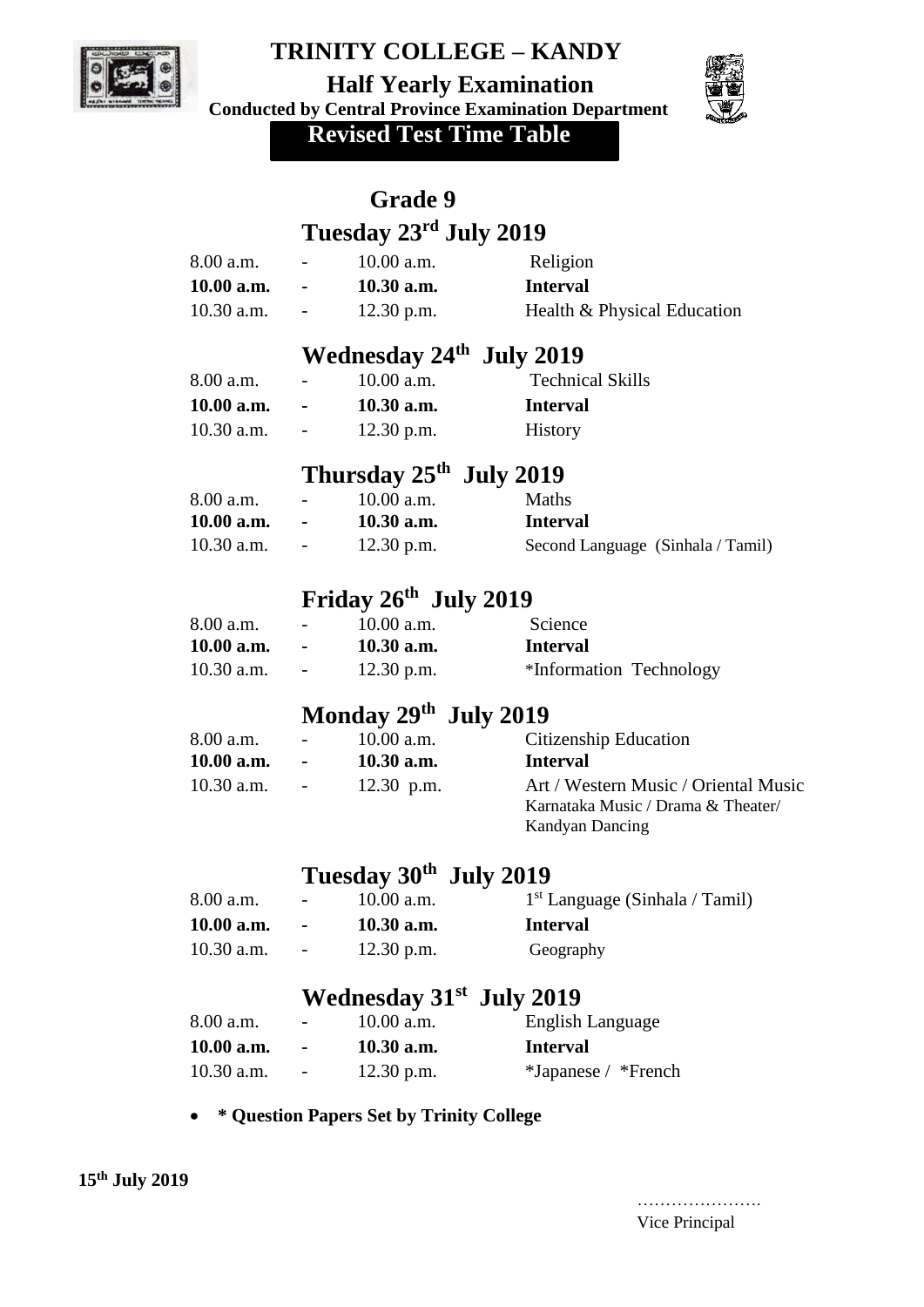



 **Half Yearly Examination Conducted by Central Province Examination Department** 

 **Revised Test Time Table**

# **Grade 10**

| Monday $22nd$ July 2019 |                          |                       |                                                                                                                                                                   |  |
|-------------------------|--------------------------|-----------------------|-------------------------------------------------------------------------------------------------------------------------------------------------------------------|--|
| 8.00 a.m.               |                          | 11.10 a.m.            | Religion I & II                                                                                                                                                   |  |
| Tuesday 23rd July 2019  |                          |                       |                                                                                                                                                                   |  |
| 8.00 a.m.               | $\overline{\phantom{a}}$ | 11.10 a.m.            | 1 <sup>st</sup> Language I & II (Sinhala / Tamil)                                                                                                                 |  |
| 11.10 a.m.              |                          | 11.30 a.m.            | <b>Interval</b>                                                                                                                                                   |  |
| 11.30 a.m.              |                          | $1.30$ p.m.           | $1st$ Language III (Sinhala / Tamil)                                                                                                                              |  |
|                         |                          |                       |                                                                                                                                                                   |  |
|                         |                          |                       | Wednesday 24 <sup>th</sup> July 2019                                                                                                                              |  |
| 8.00 a.m.               |                          | 11.10 a.m.            | Western Music I & II / Oriental Music I & II /<br>Karnataka Music I & II / Kandyan Dancing I & II/<br>Drama & Theater I & II /Tamil Lit I & II/English Lit I & II |  |
| 8.00 a.m.               |                          | 9.00 a.m.             | Art I                                                                                                                                                             |  |
| 9.15 a.m.               |                          | 11.15 a.m.            | Art III                                                                                                                                                           |  |
| $11.15$ a.m.            |                          | 11.45                 | <b>Interval</b>                                                                                                                                                   |  |
| 11.45 a.m.              |                          | $1.45$ p.m.           | Art II                                                                                                                                                            |  |
|                         |                          |                       | Thursday 25 <sup>th</sup> July 2019                                                                                                                               |  |
| 8.00 a.m.               |                          | 10.00 a.m.            | Maths I                                                                                                                                                           |  |
| 10.00 a.m.              |                          | 10.30 a.m.            | <b>Interval</b>                                                                                                                                                   |  |
| 10.30 a.m.              |                          | $1.40$ p.m.           | Maths II                                                                                                                                                          |  |
|                         |                          |                       | Friday $26th$ July 2019                                                                                                                                           |  |
| 8.00 a.m.               |                          | 11.10 a.m.            | Business & Accounting I&II/ Geography I & II/                                                                                                                     |  |
|                         |                          |                       | Citizenship Education I & II / Second Language I & II /<br>*Japanese I & II / * French I & II                                                                     |  |
|                         |                          | Monday 29th           | <b>July 2019</b>                                                                                                                                                  |  |
| 8.00 a.m.               |                          | 11.10 a.m.            | Science II                                                                                                                                                        |  |
| $11.10$ a.m.            |                          | 12.00 noon            | <b>Interval</b>                                                                                                                                                   |  |
| $12.00$ noon            |                          | 1.00 p.m.             | Science I                                                                                                                                                         |  |
|                         |                          |                       | Tuesday 30 <sup>th</sup> July 2019                                                                                                                                |  |
| 8.00 a.m.               |                          | 9.00 a.m.             | English Language I                                                                                                                                                |  |
| 9.00 a.m.               |                          | 9.10a.m.              | <b>Interval</b>                                                                                                                                                   |  |
| 9.10 a.m.               |                          | 11.10 a.m.            | English Language II                                                                                                                                               |  |
| 11.10 a.m.              |                          | 11.30 a.m.            | <b>Interval</b>                                                                                                                                                   |  |
| 11.30 a.m.              |                          | 1.40 p.m.             | ICT I & II / Food & Agriculture I & II /                                                                                                                          |  |
|                         |                          |                       | Health & Physical Edu. I & II / Design & Cons. Technology                                                                                                         |  |
|                         |                          | <b>Wednesday 31st</b> | <b>July 2019</b>                                                                                                                                                  |  |
| 8.00 a.m.               |                          | 11.10 a.m.            | History II                                                                                                                                                        |  |
| 11.10 a.m.              |                          | 11.30 a.m.            | <b>Interval</b>                                                                                                                                                   |  |
| 11.30 a.m.              |                          | 12.30 p.m.            | History I                                                                                                                                                         |  |

**\* Question Papers Set by Trinity College** 

Vice Principal